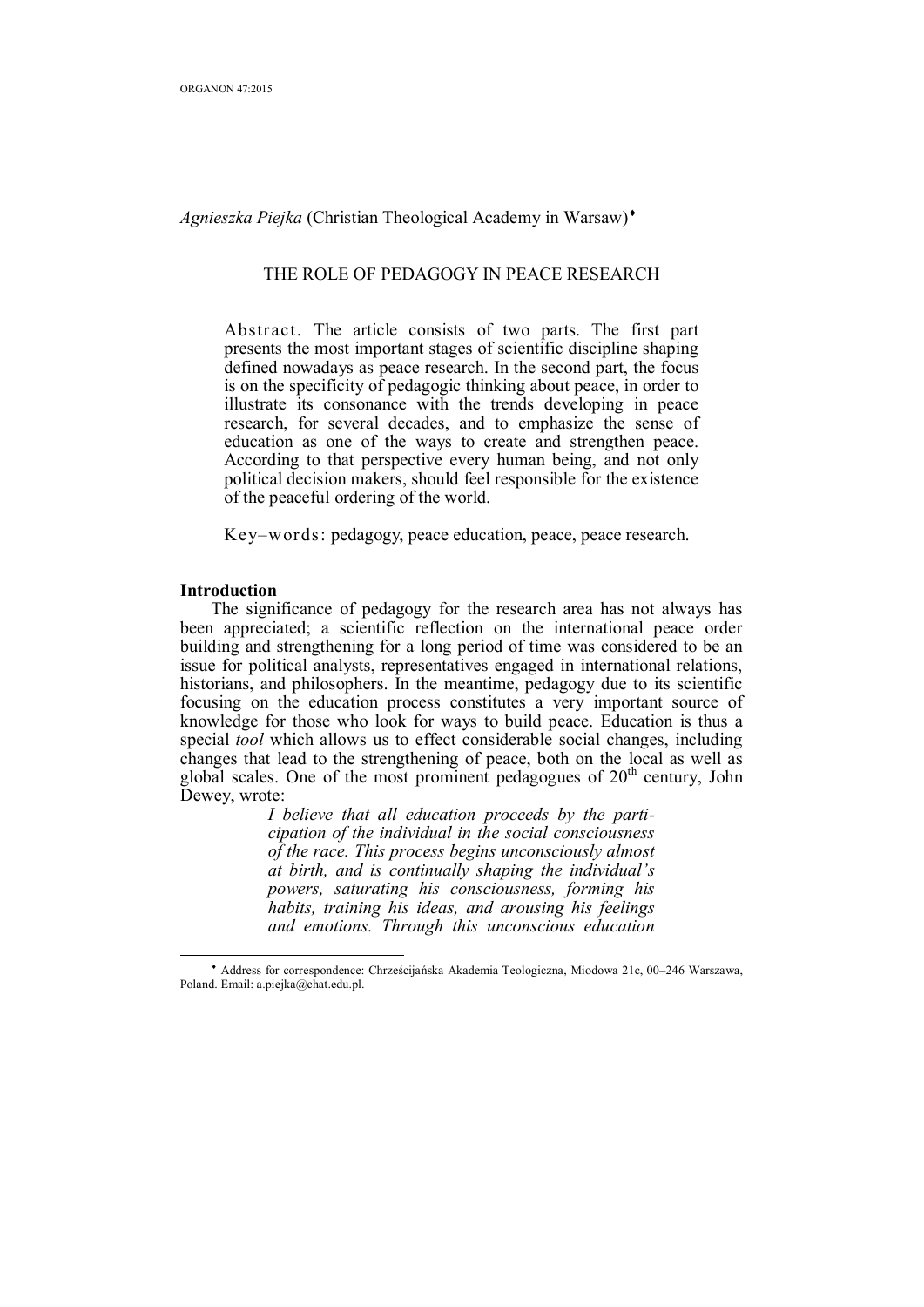*the individual gradually comes to share in the intellectual and moral resources which humanity has succeeded in getting together. He becomes an inheritor of the funded capital of civilization.*<sup>1</sup>

Education is thus a special *tool* which allows us to effect considerable social changes, including changes that lead to the strengthening of peace, both on the local as well as global scales.

My paper consists of two parts. First, I shall present the most important stages of scientific discipline shaping what is defined nowadays as peace research. In the second part, I shall focus on the specificity of pedagogic thinking about peace in order to illustrate its consonance with the development of the trends of peace research over several decades, and to emphasize the perception of education as one of the ways to create and strengthen peace. It is due to the concept of education for peace that pedagogy contributes an important perspective to peace research. According to that perspective every human being, and not only political decision makers, should feel responsible for the existence of the peaceful world order.

## **1. Peace research – a short characterization**

Questions referring to war and peace belong to the oldest questions ever asked by mankind; the tradition of asking such questions dates back to ancient times. This tradition should be related to philosophical reflection on the human condition and in particular to reflection – upon the political reality – in which a man lives. Questions about war and peace have been coded into philosophy, constituting one of the fields of its enquiries. They were asked, among others, by Plato, Aristotle, Seneca, Cicero, and in subsequent centuries by Saint Augustine and Saint Thomas Aquinas, Machiavelli, Moore, Montesquieu, Kant, Bentham, Fichte, Hegel and many others, that are impossible to list in full here. Additionally, the historical reasons for undertaking the specified research over peace reach far into the past. They are traced in striving for the cessation of religious wars in Europe in the  $17<sup>th</sup>$  and  $18<sup>th</sup>$  centuries, and then in various peace movements that occurred in the 19<sup>th</sup> century.

A particularly important moment on the path of peace research emerging as a separate scientific discipline was the establishment of international relations science in the first decades of the  $20<sup>th</sup>$  century. The nightmare of First World War triggered reflections and motivation to build a better world, a world without wars. The establishment of a new discipline – international relations science – constituted an intellectual response to events related to the First World War; inquiry into peace guarantees, international regulations and forms of the organization of relations between countries constituted a starting point for the shaping of a new, scientific discipline, with its own rights and methodology<sup>2</sup>. The first university chair dealing with international relations was established in 1919 at the University College of Wales in Aberystwyth in

<sup>1</sup> J. Dewey, *My Pedagogic Creed*, p. 75.

<sup>2</sup> See M. Banks, *The Inter–Paradigm Debate*, p. 10.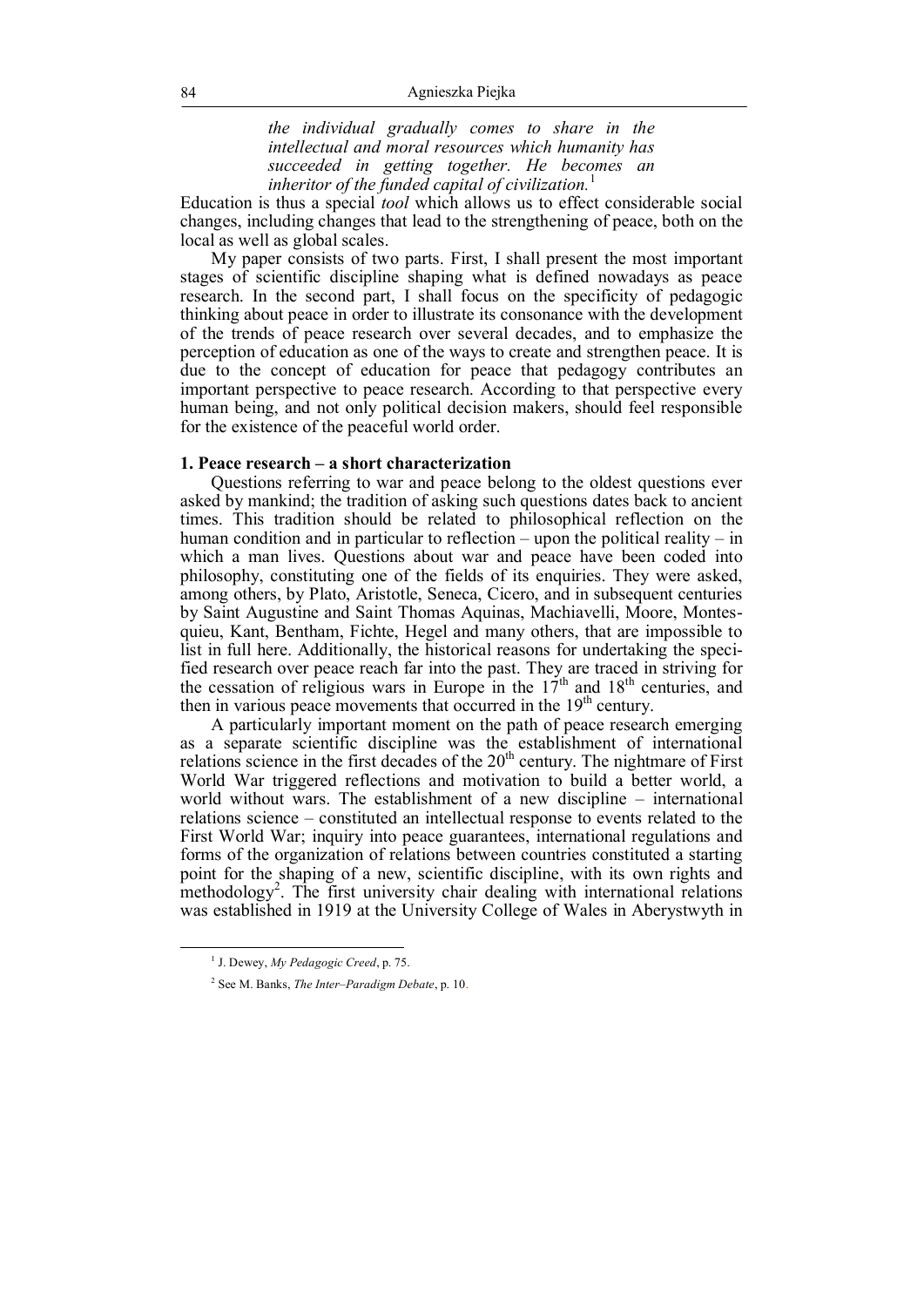the United Kingdom. Subsequently, such chairs were established in Paris (Carnegie Endowment, 1925) and Berlin (Hochschule für Politik, 1927). In 1926, forty American universities and colleges offered international relations introductory courses, while eighty universities offered advanced courses in that field. The new scientific discipline was developing fast, and with strong support of the League of Nations and private foundations. A considerable role with regard to the shaping of its self–awareness was played by references to international law, the history of diplomacy, and a long tradition of political philosophy. For these considerations, it is particularly important that it was established as a response to the First World War, which to a considerable extent decided its profile and purposes. The initial symbiosis between international relations science and peace research stemmed, first of all, from the fact that the science of international relations was based on the intention of examining mutual relations between countries through scientific methods (while the issue of war and peace portrays itself as a main focus) as well as the intention to find, with scientific cognitive tools, effective manners for strengthening and securing the peaceful coexistence of countries.

A crucial moment in the history of research on the essence of war and peace relates to the first years after the Second World War. In 1945 in Paris, the Polemological Institute was established by the French sociologist and economist, Gaston Bouthol. The main task of the Institute was to conduct polemological research (from Greek *polemos* – war, battle) focusing on the conditions and mechanisms of wars. Bouthol was convinced that an in–depth acquisition of those facts is very important to strengthen and maintain peace in the world.

Simultaneously, during the post–war period, the notion of a Peace Research Movement appeared in the American literature. The idea of that movement was born in the minds of scientists as a response to the tragedy of war, and first of all to the engagement of science into armament, which was expressed by the production of nuclear weapons and their use. It was considered that the building and strengthening of international peace cannot be executed exclusively by political solutions (congresses, appeals, pacts); science too should be engaged with that difficult process. Thus, special institutes as well as science and research societies should be established to deal with widely understood peace research. The effect of those proposals led to the establishment of this type of institution in the United States and subsequently in Canada and Europe. The first of these included: the Center of Research on Conflict Resolution (Ann Arbor, 1959), which was created on the basis of a research team under the name of Research Exchange on the Prevention of War (established in 1952) and the Peace Research Society (Philadelphia, 1964). In 1961, the Canadian Peace Research Institute was established in Toronto. The best known institutions established on the European mainland within the discussed period include: Peace Research Institute PRIO (Oslo, 1959), The International Peace Research Association IPRA (London, 1964), Stockholm International Peace Research Institute SIPRI (1966), and the Institute for Peace and Conflict Research (Hellerup, 1969).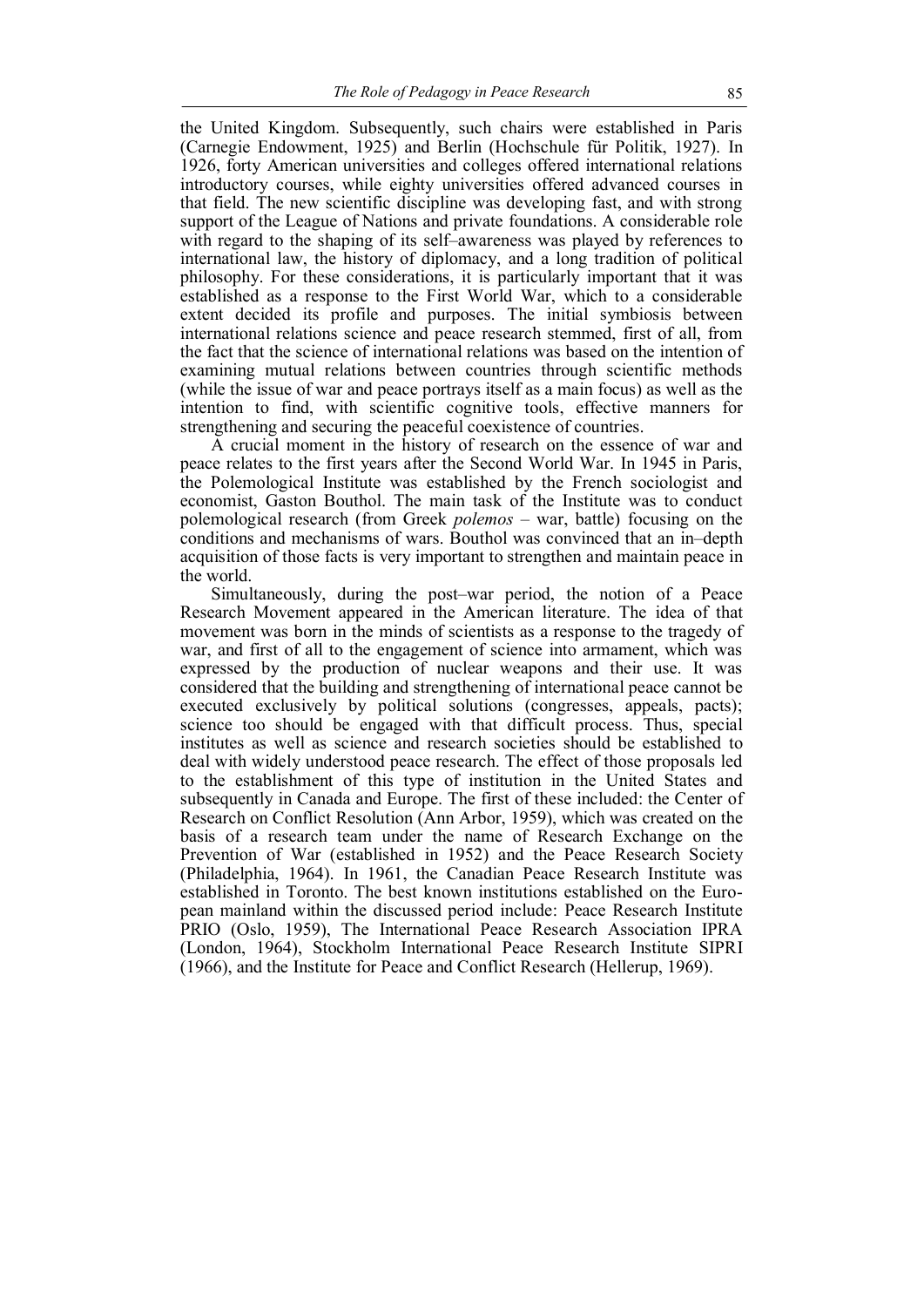The fifties and sixties of  $20<sup>th</sup>$  century were a period of institutionalization of peace research, and simultaneously they constitute the beginning of a specialized discipline. The first decade of research is characterized by focusing on a search for answers to questions about the reasons for wars and similar conflicts. Moreover, there were questions about the arms race and the possibility of bringing it to a halt. The following decades would bring subsequent institutes, associations and foundations, which currently operate in the number of several hundred. Each of these establishments has its specificity and a special profile of research; however, we may specify a superior, common goal which they serve. The elaboration of objective and subjective indicators for the elimination of wars from social life as well as establishing a basis for lasting peace<sup>1</sup>.

At the end of the sixties, the first conclusions on the preliminary decades of research were drawn. In that debate, statements of the founder and chairman of the PRIO, Johan Galtung, constituted an important contribution. He pointed out the various, basic weaknesses of peace research, and the lack of a commonly recognized answer to the question: *what is peace?*<sup>2</sup> That Norwegian scientist emphasized that it should be defined rather as a process and not the condition, with the process covering numerous stages – from war elimination, through the elimination of personal–indirect violence and structural–indirect violence from social relations, in order to fully meet human needs and ensure conditions for development<sup>3</sup>.

The doubts reported by Galtung and other scientists led researchers to elaborate and systematize the concepts related to two definitions of peace – a narrow one and a broad one. According to the first, peace is identified as no wars or organized collective violence – it is so called *negative* peace. This definition appeals first of all to polemologists including, among others, the above mentioned Gaston Bouthol. According to the second broad definition, (which has been adopted in the field of peace research), peace is considered as a constructive principle defining both international relations as well as, intra– country and interpersonal relations, which is related to the realization of defined, concrete values. As yet we have not managed to define explicitly what those values should be, we deal with a considerable diversity of opinions and proposals. However, there is unanimity about the inadequacy of the *negative* definition of peace. Immanuel Kant emphasized the insufficiency of that definition in 1795, in the treatiste *Zum ewigen Frieden*. *Ein philosophischer Entwurf*<sup>4</sup> . Contemporary peace researchers are attracted by the tradition of perceiving peace – in a broad perspective, within which one looks not only for the precondition, leading to achieving peaceful coexistence, but additionally for basic, definitive conditions, intended to maintain peace already achieved and to make it lasting. In other words: in order to establish

 $\overline{a}$ 

4 See I. Kant, *To Perpetual Peace: A Philosophical Sketch*.

<sup>1</sup> See J. Kukułka (ed.), *Leksykon pokoju*, p. 26.

<sup>2</sup> See J. Galtung, *Peace Research: Science or Politics in Disguise?*

<sup>3</sup> See J. Galtung, *Peace: Research – Education – Action. Essays in Peace Research*.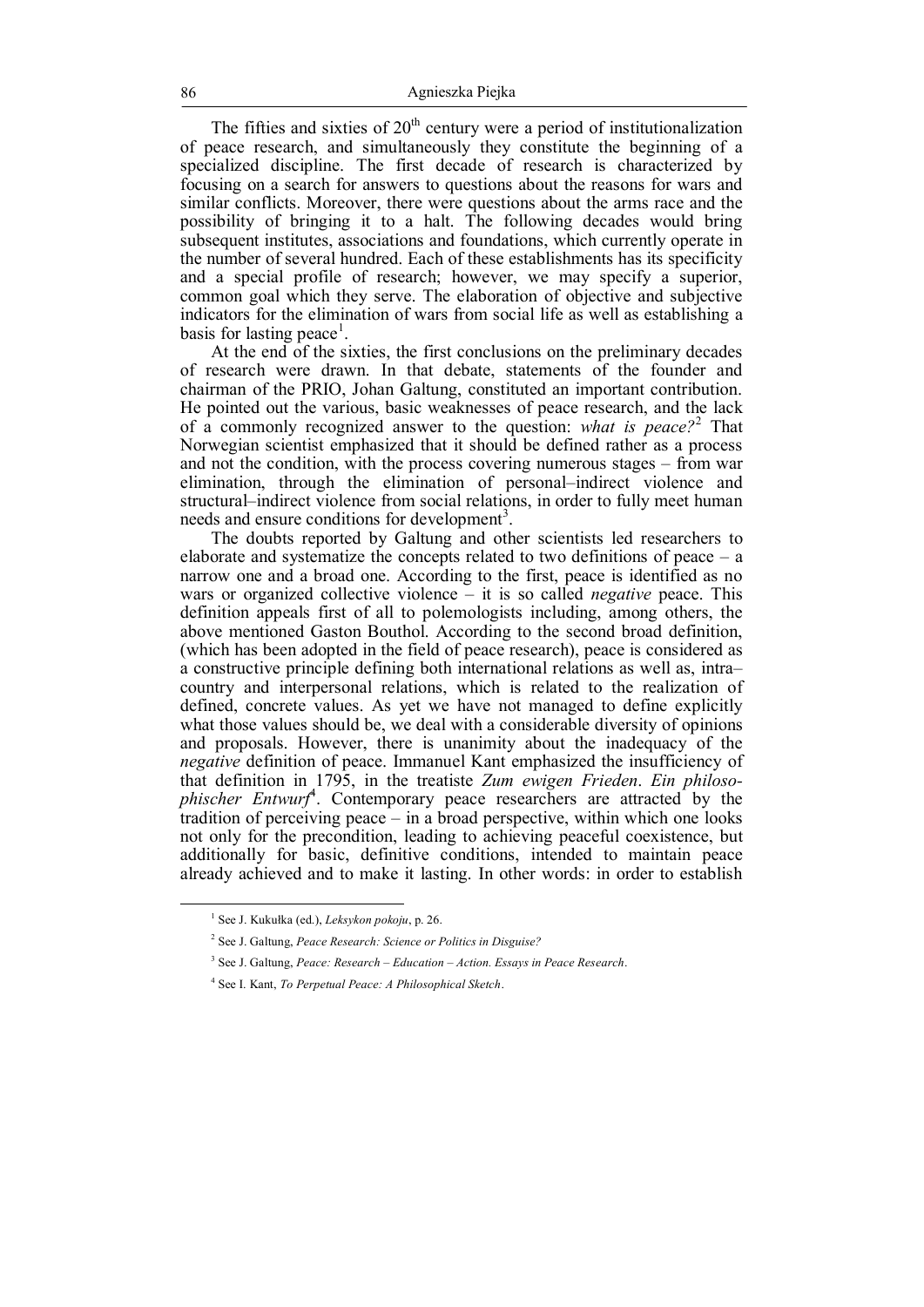peace, the dual approach is needed: establishing peaceful order in the world as well as shaping a peaceful order in people. As a consequence, a subsequent important stage of peace research has come into being. It is characterized by the dominance of the so–called critical or radical trend.

Scientists have focused on sociological analyses assessing various social phenomena from the perspective of their influence on the individual or collective manifestations of aggression. They became interested, among others things, in structural violence – social and economic violence, various types of dependencies intra– and international, issues of inequality, and social  $in$ 

Subsequent decades of peace research, starting from the turn of the seventies and eighties, are related to an increasing interest of researchers in the individual – both in the context of oppressions, to which that person may be exposed, as well as from the perspective of individual responsibility for the peaceful coexistence of people<sup>2</sup>. Numerous analyses paid attention to issues of basic human rights violations, limitation of individual freedoms, and various forms of discrimination as well as sources of aggressive conducts and conflicts occurring in the relation to them. Moreover, there are peace–related studies undertaken (among others, under the initiative of UNESCO, The Club of Rome and Max Planck Institute in Starnberg) and they are significant for reflection on peace in the future. Such studies show various paths of humankind's developments and their consequences. Depicting the future through the lens of potential alternatives has underlined the importance of human decisions, which may constitute the beginning of long–lasting, comprehensive processes determining the direction of the development of our civilization. This issue was pointed out by, among others, Aurelio Peccei, the founder and first president of the Club of Rome, in his book entitled *Cento*  pagine per l'avvenire, which appeared in 1981<sup>3</sup>. Big World – as he wrote – refers not only to threats but also to complicated processes. This is also the world of our human responsibility. The moral responsibility of citizens does not expire beyond the territory of the country where they live. The more the world's states are linked and co–dependent, the scope of responsibility of the individual is greater.

However, the fact is that people are not aware to a sufficient extent of those dependencies. Moreover, they are not sufficiently engaged in thinking about the future, focusing exclusively on the aspects that occur here and now. As an economist and manager, Peccei appreciated the significance of planning and activities undertaken by big corporations and organizations. He understood their considerable role in building the future of the world. He emphasized, however, that finally decisions are undertaken by concrete people: *In this analysis, I shall always take* the human being as the touchstone

<sup>1</sup> See W. Kostecki, *Współczesne badania nad pokojem*, pp. 32–33.

<sup>2</sup> See W. Kostecki, *Współczesne badania nad pokojem*, p. 34.

<sup>&</sup>lt;sup>3</sup> It is worth to mention that both the German as well as Polish editions of the book were issued under the telling title, *The future is in our hands*: A. Peccei, *Die Zukunft in unserer Hand*, [no transl. given], Wien – München – Zürich – New York 1981, A. Peccei, *Przyszłość jest w naszych rękach*, transl. I. Wojnar, Warszawa 1987.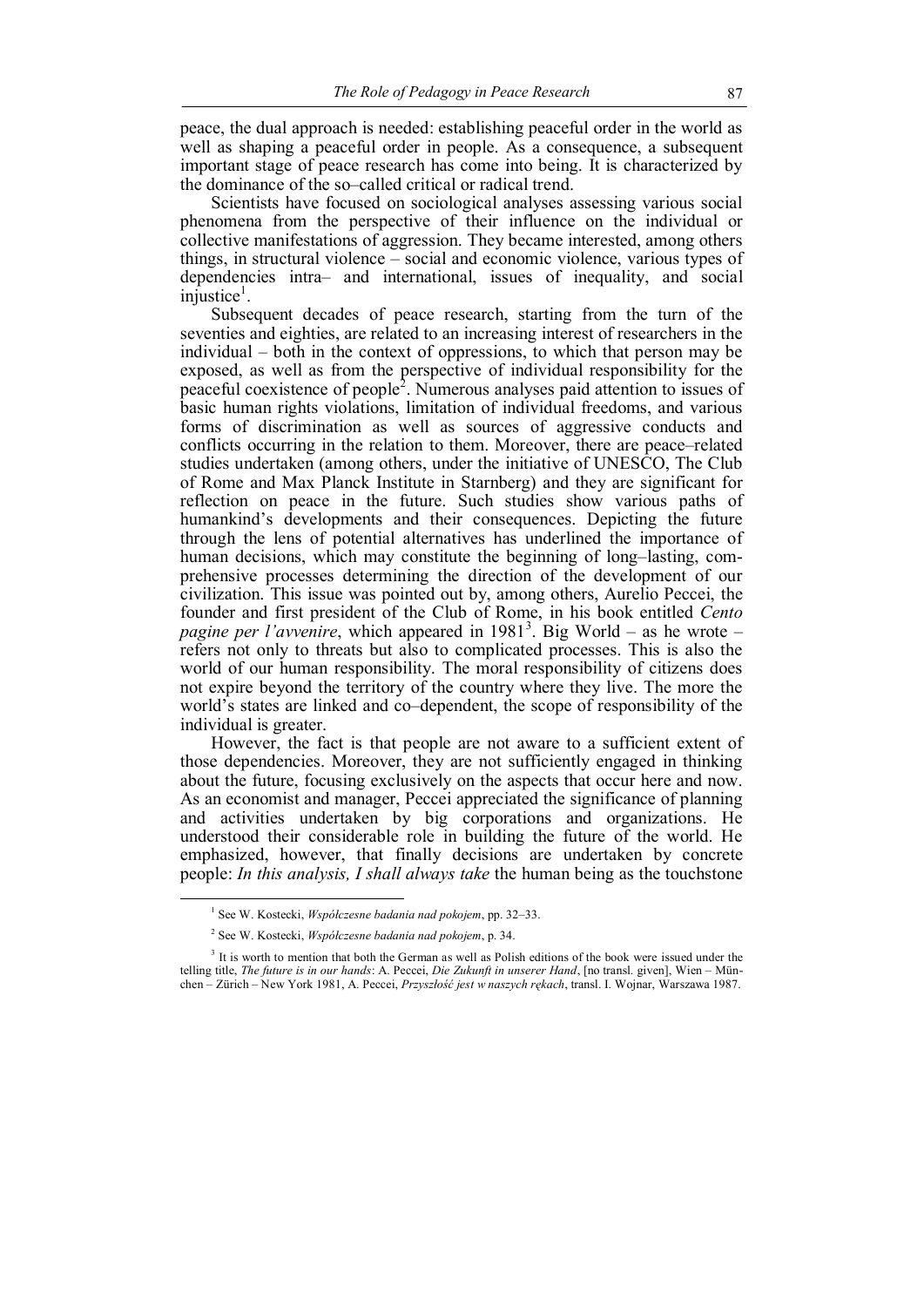and point of reference*. For this reason, I shall come back to the individual time and again – for, in the end, everything depends on the human quality.*<sup>1</sup> Such perspective emphasizing the significance of responsibility of the individual for the world and its future has been of significance with regard to thinking about peace, while studies of the future, even if they are not carried out directly in the context of their peace aspects, should be perceived as a valuable source of knowledge for those who deal with issues of building and strengthening international peace<sup>2</sup>.

The second and the third stage of peace research development were related to a considerable widening of research areas within the scope of the analyzed discipline of the science. Simultaneously, global peace research to an increasing degree assumed a multi– and interdisciplinary character, obliging researchers to take into consideration theoretical reflections as well as the results of studies in various scientific disciplines. Thus, not only international relations, from which peace research emerged but also political economy, natural science, psychology, sociology and pedagogy had to be recognized as important sources of knowledge<sup>3</sup>.

The example of such an interdisciplinary research approach refers, among others, to the activity of the Norwegian PRIO. Individual projects have been executed in an interdisciplinary manner, by international research groups. Relatively frequent scientific meetings, conferences and symposia have facilitated both scientific communication between peace research experts, as well as the exchange of views between representatives of various fields of science, politicians, journalists and officers of the state administration<sup>4</sup>. A similar interdisciplinary research strategy was adopted by IPRA and by UNESCO.

While IPRA set up the Peace Education Commission (PEC), a body devoted to pedagogical and personal aspects of peace knowledge, the PEC inquired into the relationship of peace education and peace studies and the impact of the former on the latter. Moreover, members of the Commission from around the world promoted the recognition of the significant role of pedagogy in shaping the field of peace studies<sup>5</sup>. UNESCO considers as one of the basic goals of its activity

*to contribute to peace and security by promoting collaboration among the nations through education, science and culture in order to further universal respect for justice, for the rule of law and for the human rights and fundamental freedoms which are affirmed for the peoples of the world, without* 

<sup>&</sup>lt;sup>1</sup> A. Peccei, *One Hundred Pages for the Future* ..., pp. 26–27.

<sup>&</sup>lt;sup>2</sup> While referring to Aurelio Peccei we shall mention as scientists meritorious for the discussed period of research over the future, among others, C. F. von Weizsäcker, G. Picht, R. Jungk, H. Kahn.

<sup>3</sup> See W. Kostecki, *Współczesne badania nad pokojem*, p. 36

<sup>4</sup> See J. Galtung, *The Next Twenty–five Years of Peace Research: Tasks and Prospects*.

<sup>5</sup> See M. A. Percival, *An intellectual history* ... .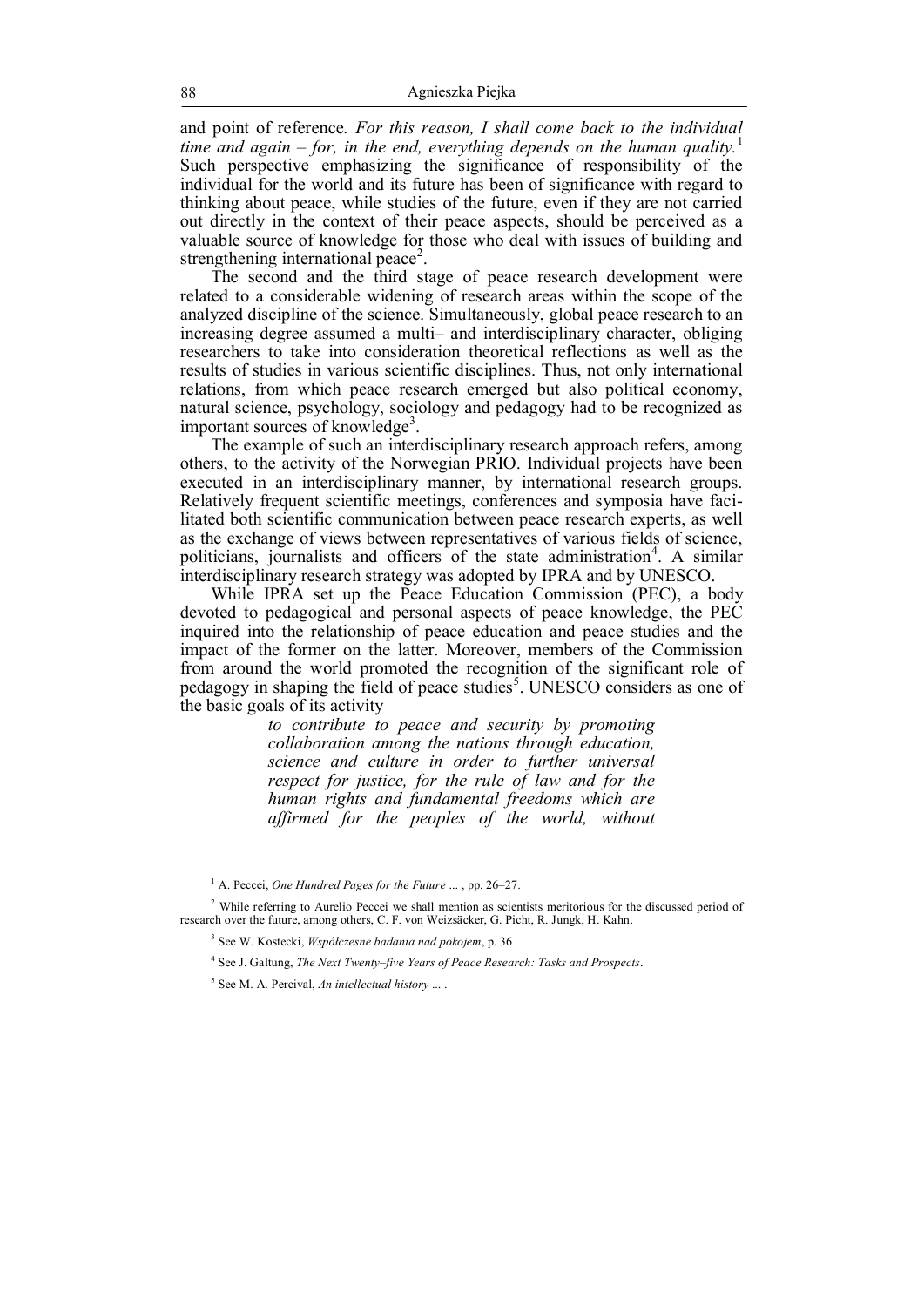# distinction of race, sex, language or religion<sup>1</sup>.

The Preamble to the constitution of UNESCO reads: *That since wars begin in the minds of men, it is in the minds of men that the defences of peace*   $m$ ust be constructed<sup>2</sup>. This concept points out not only the necessity to examine reasons and conditions for the collective use of force, but it additionally emphasizes the need to ask questions about human nature and the in d i v i d u a l responsibility for what is going on in the world. The individual shall be perceived not only as an entity created by various external conditions, but also as the creator and author. Decisions of people have always been and are one of the most significant sources of the processes and mechanisms occurring in the world.

The identification and analysis of such relations has become a part of the peace research field, the symbol of which may refer to the introduction of the notion of peace culture, defined in 1995 by UNESCO as culture of coexistence and sharing with others based on principles of freedom, justice and democracy, tolerance and solidarity; culture that rejects violence, demonstrates a tendency to prevent conflicts at their sources and to solve problems by the dialogue and negotiations; culture that ensures everybody full rights and the possibility of a full participation in the endogenous society  $d$ evelopment<sup>3</sup>.

This definition points to a person's attitudes as well as interpersonal relations as the basic component of the social world. Moreover, it notes that all the people, and not only selected individuals, for example political decision makers and owners of huge corporations, may and shall have an influence on the development of society, as conscientious creators of bottom–up, single changes. The possibility for such perceived participation refers not only to the question of political interdependencies and arrangements, but also the effect of the appropriate preparation of individuals. Thus, questions about peace also demand questions about education, which is examined and depicted by pedagogy. Scientific circles dealing with conditions of the peaceful coexistence of people are aware of the significance of reflection and pedagogical studies. They have been recognized as important factors almost at the very beginning of peace research, appearing parallel to the departure of that field of science from its initial symbiosis with international relations and the broadening of its scientific perspective; the awareness of that significance was growing. Already in the 1960s pedagogical reflection was considered as an important field of peace research. During subsequent decades, as the scope of such studies was expanded and their multi– and interdisciplinary character was emphasized, more and more often the idea of education for peace was referred to. Alongside political and economic activities, intended to prevent wars, pro–peace education is currently recognized as equally important in building international peace order. Thus, questions about peace constitute a

<sup>1</sup>  *Preamble to the Constitution of* UNESCO.

<sup>2</sup> *Preamble to the Constitution of* UNESCO.

<sup>3</sup> See F. Mayor & J. Bindé, *The World Ahead: Our Future in the Making*, p. 414.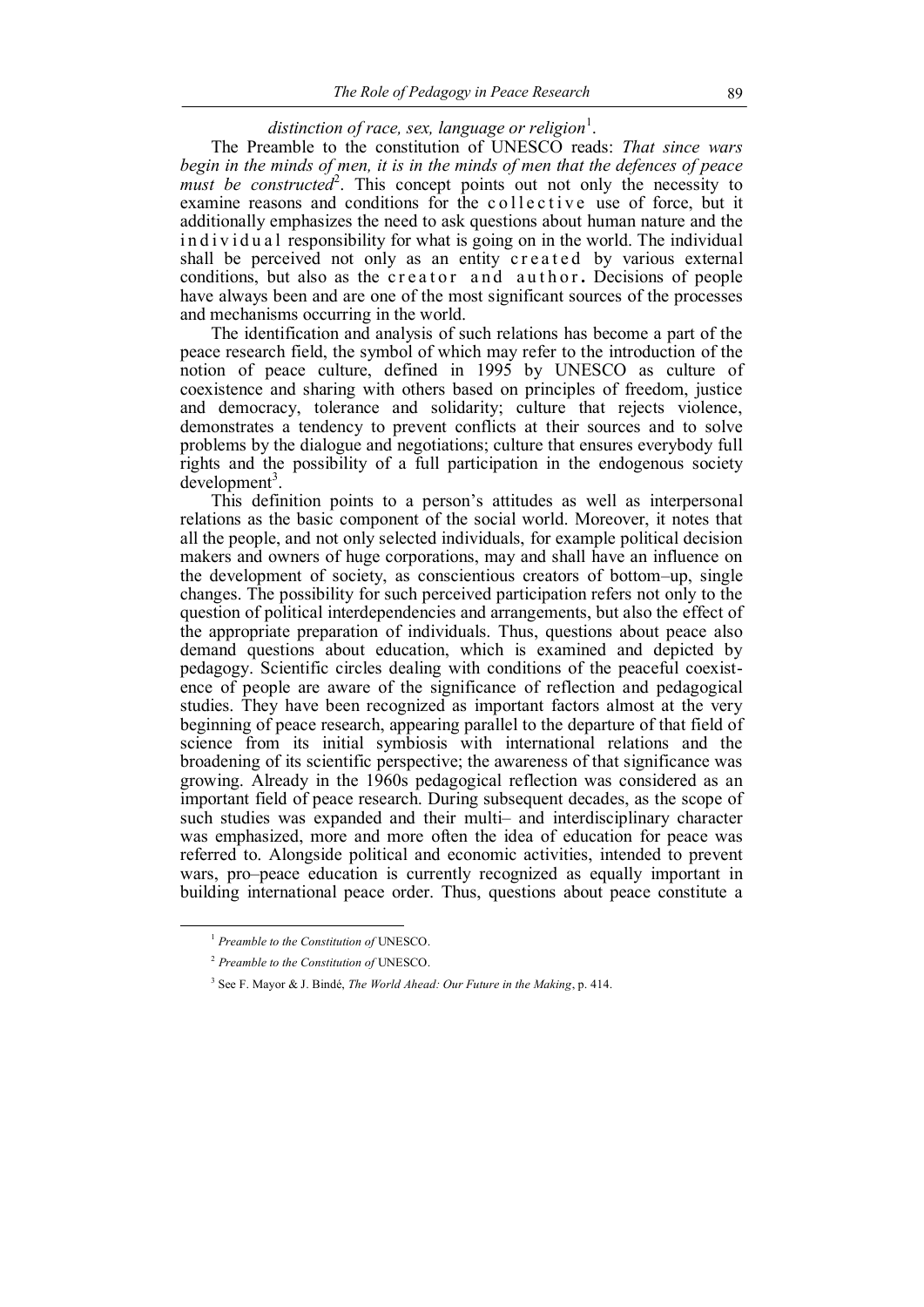challenge not only for historians, political scientists and representatives of peace research as a separate scientific discipline. Moreover, they have a pedagogical character, and neglecting that dimension would constitute a considerable negligence of researchers looking for means to build and strengthen peace in the world.

## **2. The specific nature of pedagogical reflection on peace**

The subject of research, explaining the reason for the existence of pedagogy as a field of science, are widely understood educational processes. The term *education* means all the actions aiming at forming (changing, developing) human capabilities, connected with various areas of their functioning in the intellectual, emotional, interpersonal and motivational world<sup>1</sup>. Educational actions are intended to foster personal development, and this development is defined as a better understanding of self and ones relationship with the world, a more effective control over one's behaviour and more considerable influence on external processes. This goal in pedagogy is presented by I. Wojnar:

> *I believe that pedagogy, by nature, is a general knowledge focused on a person, his timeless 'essence', defined in the infinite variety of existence. Such pedagogy is sometimes defined as 'general', 'integral' or as the basis to shape personality. The current tendencies of this pedagogy are expressed in the complementarity of the 'macro' and 'micro' spheres. Philosophy, which earlier had been the only basis of pedagogy, now opens to novelty and variety of phenomena on the global scale, cumulated both through research experiments as well as specialized and interdisciplinary experts studies. However, it cannot overshadow sensitivity to human subjectivity and the quest for what is hidden behind something specific and perceptible. Human life situations in space and time as well as the context of everyday life – are new or rather basic existential areas of interest to pedagogy.*<sup>2</sup>

Education, which is studied by pedagogy, is therefore *a matter of a person in the world* and as a process it should also involve the context of individual development of personality as well as the issues related to the functioning in society and the role of the citizen.

Pedagogy, by its nature, places the person–world relationship at the centre and concentrates on its different aspects and dimensions. Its key research issues are to pose questions related to the preparation of a person to live in the world; to understand its undergoing phenomena and processes, to create, to

<sup>1</sup> See K. Rubacha, *Edukacja jako przedmiot pedagogiki i jej subdyscyplin*, p. 25.

<sup>2</sup> I. Wojnar, *Humanistyczna pedagogika – w nieprzyjaznym otoczeniu*, pp. 28–29.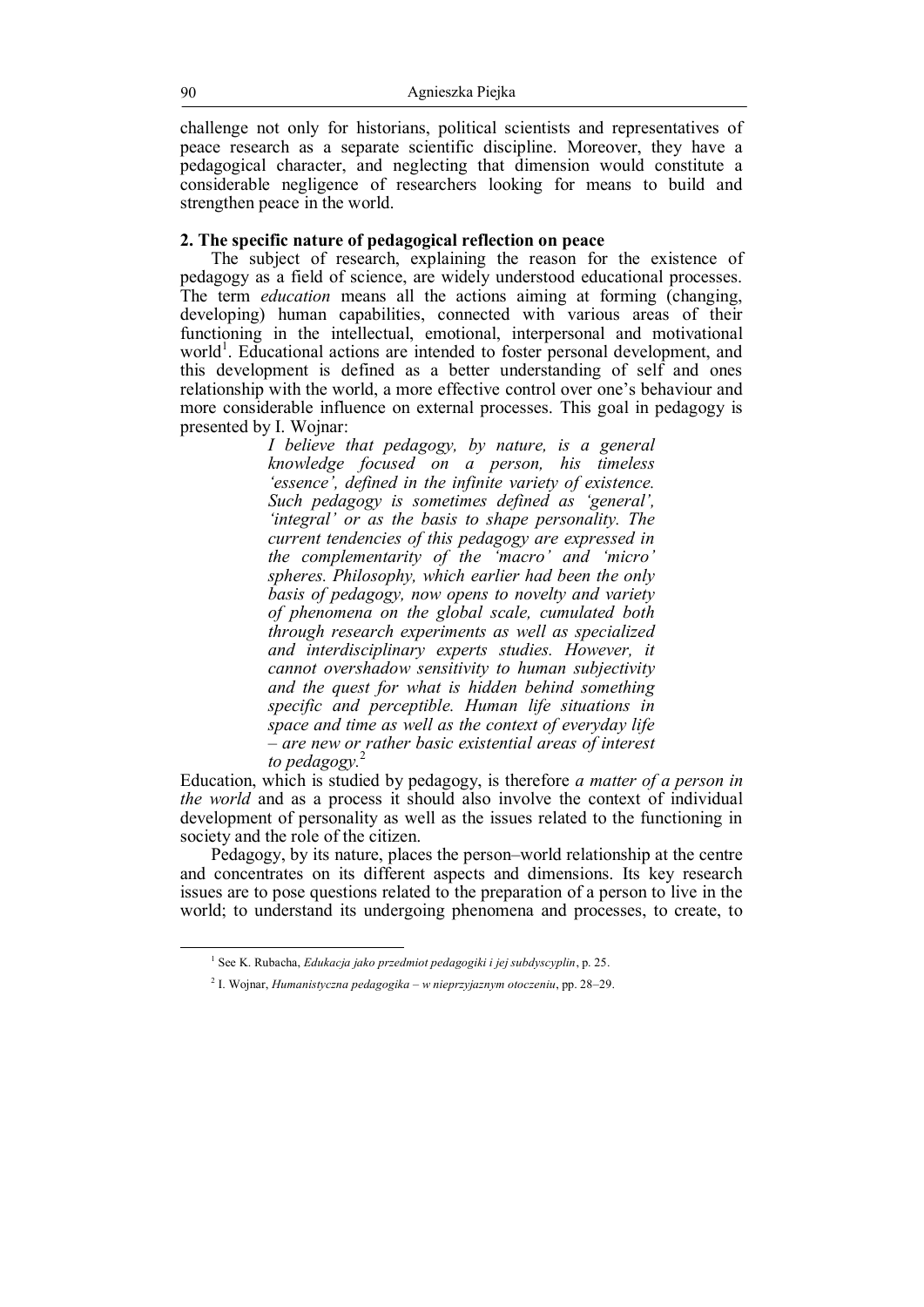coexist with others and bear responsibility for everything being within the person's influence. The authors of the international report *Education. The Treasure Within*, developed under the auspices of UNESCO, defined the most fundamental educational goals as *pillars of education*. Emphasizing the human–world relationship, they identified four issues that should be regarded as educational priorities in the whole world: learning to know, learning to do, learning to live together, learning to be<sup>1</sup>. In this way, the authors highlighted the issue of the peaceful coexistence of people on Earth. It was considered fundamental for education in general and not only for specific, narrow areas or fields of education. The authors of the report write:

> *Is it possible to provide education that would enable us to avoid conflicts or to solve them in a peaceful way, by enhancing knowledge about others, their culture and their spirituality? The idea of teaching at school not to use violence is praiseworthy, even if it is one of many instruments of fighting prejudices that lead to conflicts.* [...] *This is why education should take two complementary paths: on one level, a gradual discovery of others and on another, and throughout the whole life, involvement in common projects as an effective method of avoiding or resolving conflicts.*<sup>2</sup>

The issue of education for peace has been regarded as one of the priorities on the issue of cuted ion for peace and contracted in  $\frac{1}{2}$  for the global scale in the  $20^{\text{th}}$  century. However, the first proposals of this kind have significantly longer traditions.

At the turn of the  $19<sup>th</sup>$  and  $20<sup>th</sup>$  centuries, the New Education Movement began to emerge in pedagogy (English people use the name *Progressive Education*, in Poland this term was adopted as the translation of the French term *Education Nouvelle* – *Nowe Wychowanie*, whereas German people refer to it as *Reformpädagogik*). We owe revolutionary changes in thinking about a child, the process of upbringing and educational goals to the representatives of this movement (among others Georg Kerschensteiner, John Dewey, Ovide Decroly, Edward Claparède, Maria Montessori, and Adolphe Ferrière). They also showed thought–provoking sensitivity to specific situations and contradictions in social life as well as the need to reconstruct it<sup>3</sup>.

In the context of promoting the idea of educating for peace, Maria Montessori (1870–1952), an Italian educator, holds a special place among the educators of *the great reform*. The period of particularly intensive actions of Montessori in this respect embraced the 1930s – the time of growing contradictions in the world, serious economic crisis and the escalation of nationalism. In the face of growing fascism in Italy, Montessori left her country and engaged in international activities to spread the idea of educating

<sup>&</sup>lt;sup>1</sup> See J. Delors & al., *Learning* ... .

<sup>2</sup> J. Delors & al., *Learning* ... , pp. 93–94.

<sup>3</sup> I. Wojnar, *Pedagogika twórczej aktywności*, p. 22.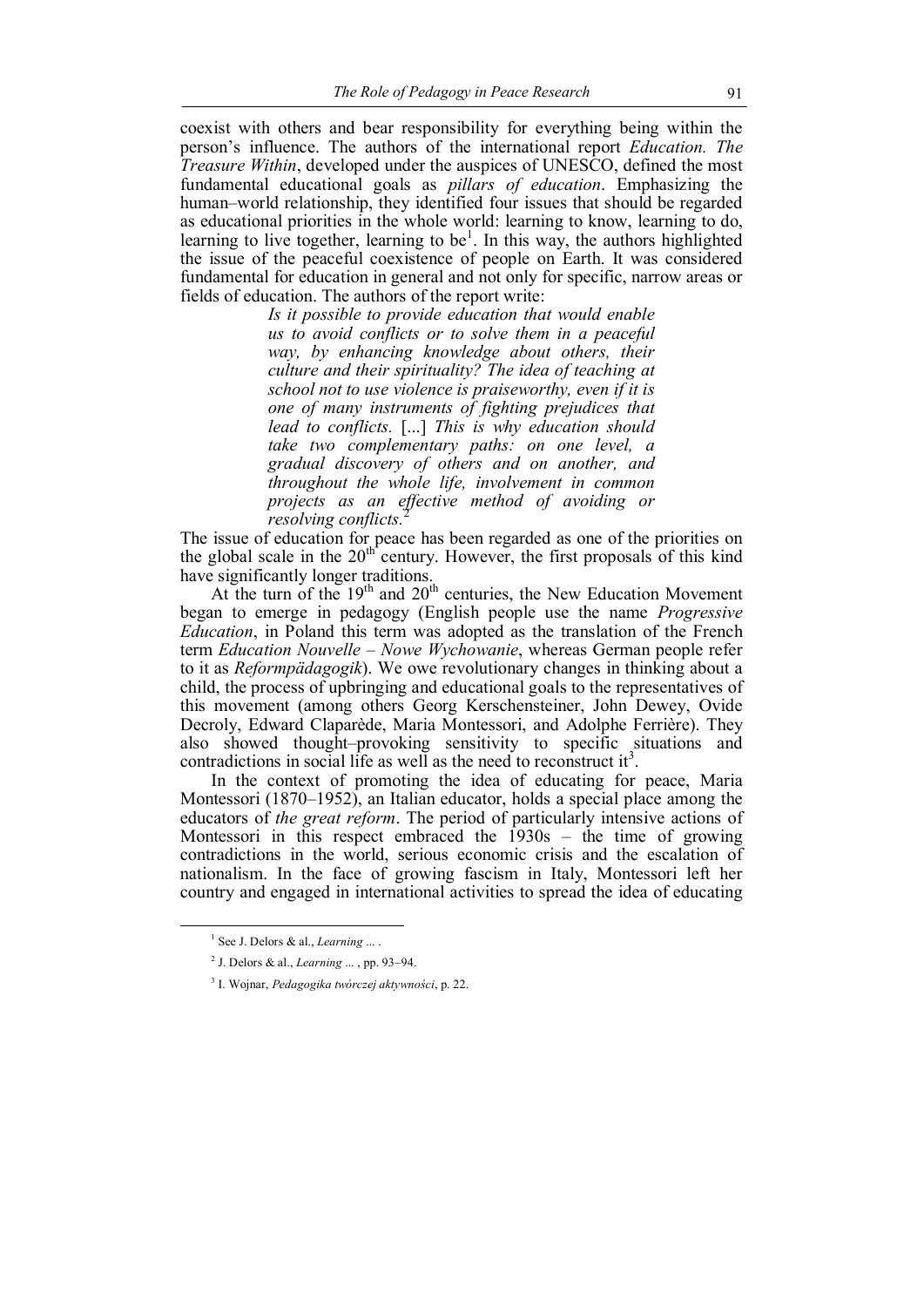for peace. Peace, as she proved during her numerous conferences, does not only mean lack of wars and the effect of ad hoc political negotiations, but is also the result of long–term, grass roots and educational work on its building and strengthening.

This second way towards peace should be considered equally important as the pro–peace actions of politicians. When analysing the reasons for conflicts and wars, Montessori related them mainly to the discrepancy existing between civilizational progress and the spiritual development of a person. She underlined the alienation of a person – from one's nature and from the world which leads to a feeling of internal emptiness, frailty and unhappiness. People in this situation can be easily manipulated as they are unable to show any moral resistance being prone to use the easiest ways to deal with difficulties and conflicts, ways often based on aggression. People may also forget that they may constructively and creatively influence their environment and change it. That is why childhood, when personality starts to be shaped and proper development begins in the earliest stage of life, became for Montessori the basis and the starting point for considerations about educational ways of building peace. She regarded early education as the first step for a child to develop a pro–peace attitude and such competences as: the ability of being empathetic and cooperative, a willingness to share things, solving conflicts without aggression as well as showing respect for the natural environment. In these ways a child may become *a new person* as an adult one who promote peace. Montessori believed in the real influence education had on the world, which was reflected, in her lecture delivered in 1937 during the  $6<sup>th</sup>$  International Montessori Congress in Copenhagen, entitled symbolically: *Educate for Peace: Why can today's education have an influence on the world?*<sup>1</sup> The way relationships are shaped and directed as well as the attitude of a person to nature and to mankind as a species, constituted in her opinion the basis for the future, one either full of conflicts and aggression or one of peacefulness.

Montessori delivered her last lecture of the series devoted to education for peace in 1939. It could therefore be stated that the events during the Second World War, which began in that year, would scupper the educational sense of her message. However, this was not the case; in the post–war years, the issue of educating for peace was emphasized even more, as indicated by the words in the Preamble of the Constitutive Act of UNESCO which underline the significance of building peace in people's minds. At that time, different countries begin to shape the direction called *pedagogy of peace*, and the most specific suggestions were formulated in Germany. German *Friedenpädagogik*, seen as the idea and task to be implemented in the international context, was developed by Albert Schweitzer, who received the Nobel Prize in 1952, as well as Karl Jaspers, the author of critical comments on politics. One of the most prominent representatives of this movement was Herman Röhrs, the author of works on the European educational thinking in the early  $20<sup>th</sup>$  century and insightful studies on the pedagogy of M. Montessori. He formulated his

<sup>1</sup> M. Montessori, *Educazione e pace. Perché l'educazione oggi puo avere un'influenza sul mondo?*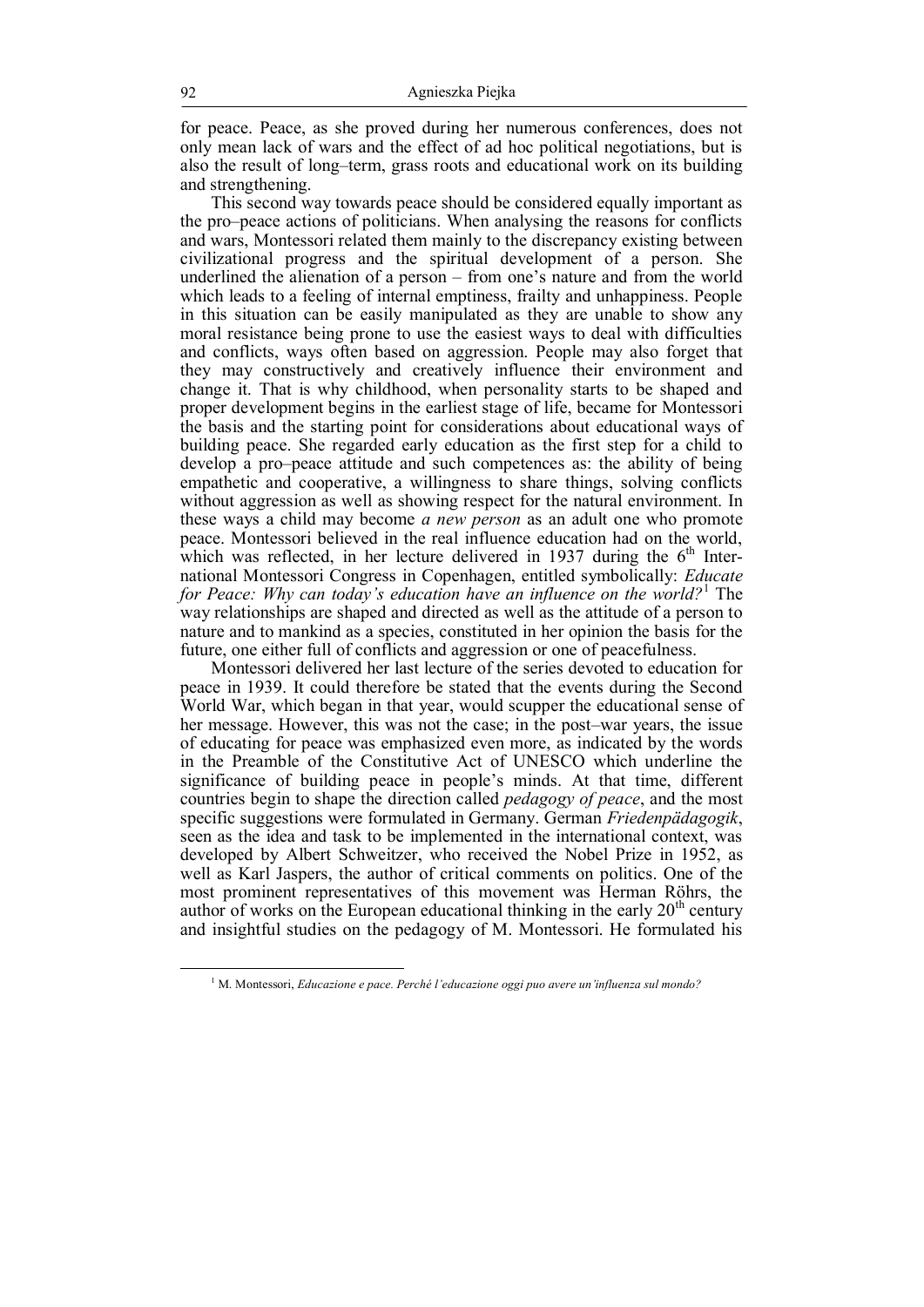suggestions connected with educating for peace on the basis of philosophical ideas from the 17<sup>th</sup> century as well as his reflections on European values and traditions, which particularly foster overcoming the *combatant* tradition of commemorating military action, wars and victories and replacing them with showing the cultural achievements of mankind. In this way, tradition may become the inspiration for the arousal of creativity and respect for variety, and for building tolerance as well as respect for peaceful coexistence and unity in building<sup>1</sup>.

It is a significant educational strategy as it aims at overcoming destructive forces and strengthening constructive and humanistic values. Since the 1970s, the German idea of the pedagogy of peace has been translated into specific practical proposals, implemented already at the level of pre–primary education. Since the 1990s, when the notion of the *culture of peace* was introduced, this term has appeared repeatedly in various educational proposals and has directed pedagogical reflection on the pro–peace potential existing in each person. In the field of Italian pedagogy, this category (*cultura di pace*) is related to the intention of building international agreement and dialogue. Education in the spirit of the culture of peace is presented here as a multifaceted program, focused on such issues as: enhancing sensitivity to the values of local culture and its protection, strengthening the sense of cultural community over nations, shaping attitudes of world citizenship and stimulating creativity, which is considered particularly important in the context of breaking stereotypical thinking and quieting aggression. The works of Norberto Bobbio played a significant role in the development of this direction in Italian pedagogy<sup>2</sup>.

In Poland in the post–war years, the pedagogical reflection concentrated on the issue of peace was often ideology–oriented. However, the proposals that went beyond this ideological and political character cannot be ignored here and the best example of this is the thought of Bogdan Suchodolski, stressing the idea of building peace as *order in the world* and *order in people*. B. Suchodolski focused on those two issues, but the subject of educating a person and shaping *internal peace* in people was of particular importance to him and was at the heart of his considerations on peace. He wrote:

*In our difficult times of concern, the questions on people's role in the course of history are gaining in significance. How does history develop, how is it shaped, why in this way and not the other, what are the factors determining its course? What is the role of people in this course of events in which they participate? Do they have any say? Can they direct this reality that affects them in this way?*<sup>3</sup>

<sup>1</sup> See I. Wojnar, *Kształtowanie kultury pokoju zobowiązaniem edukacyjnym na XXI wiek*, pp. 113–115.

<sup>2</sup> See N. Bobbio, *Il problema della guerra e le vie della pace*.

<sup>3</sup> B. Suchodolski, *Wychowanie dla pokoju*, p. 12. When speaking of publications breaking ideological correctness that were created in Polish pedagogy in the first post–war decades, we should mention the book of J. Kondziela, *Badania nad pokojem. Teoria i jej zastosowanie*.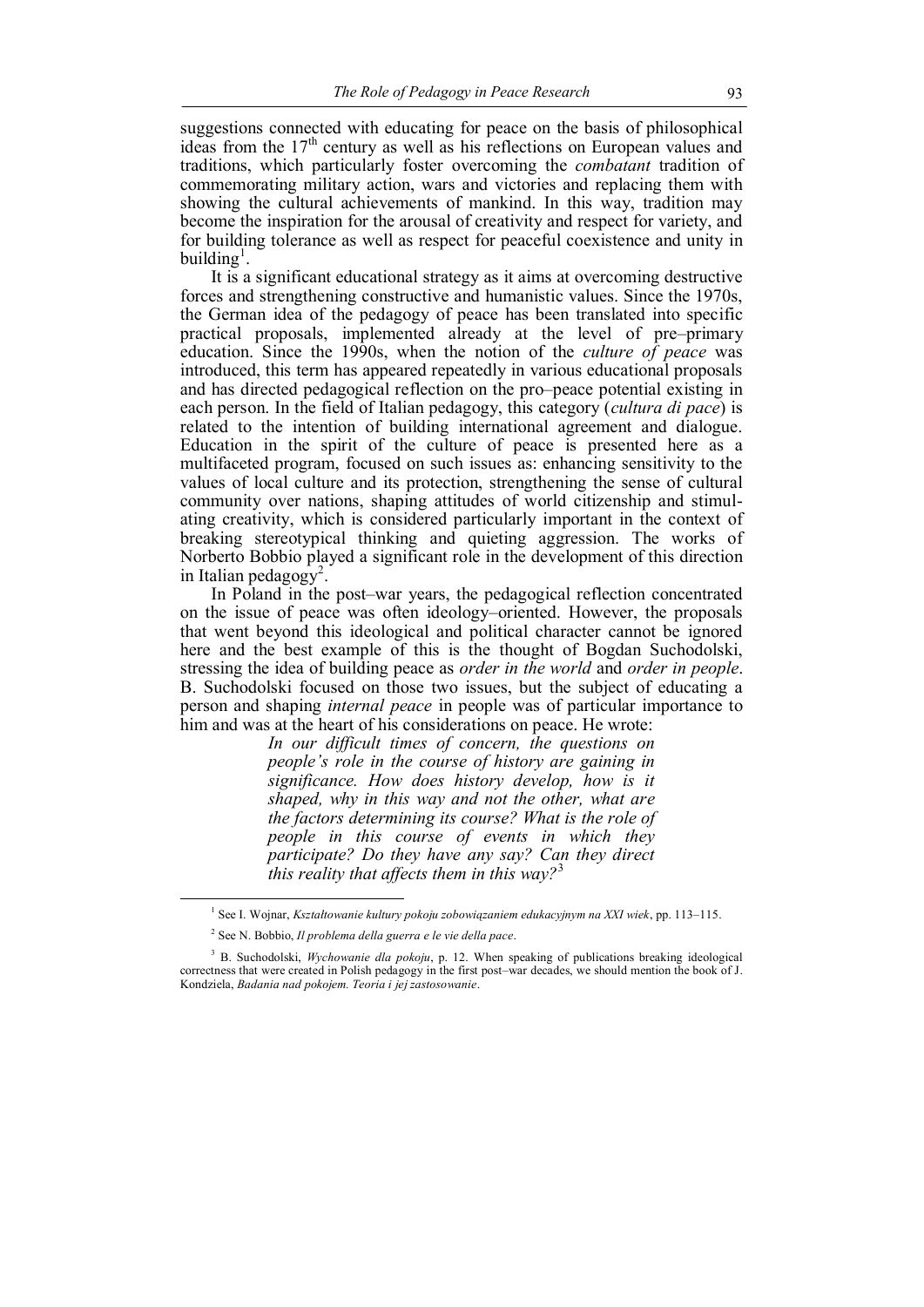While searching for the answers to those questions, he indicated among others things the need to build the sense of having influence on things and the feeling of responsibility for the world in every person, even on the micro scale of personal attitudes and actions.

Such a perspective of thinking about peace, i.e. showing the interrelation between actions directed at the world and actions concentrated on shaping people's awareness, is visible even today in pedagogical reflection. On one hand, the problems of the contemporary world are revealed and, on the other, we look for such educational solutions as could arouse the feeling of having influence and responsibility for the world in individual people and could give them the opportunity to develop pro–peace attitudes and competences<sup>1</sup>. Due to more dynamic migration processes and the multicultural nature of societies, it is important to develop studies on multicultural and intercultural education as well as studies focused on educating people living in the areas rocked by national and ethnic conflicts. In the last decades, multicultural and intercultural pedagogy constitutes a rapidly developing pedagogical sub–discipline.

Pedagogical reflection concentrates mainly on building *internal peace* in people. Education is considered here an equally important tool to build peace as the pro–peace initiatives and actions of politicians. Even if it does not bring rapid results and even if it requires time and persistent day–to–day work, as M. Montessori underlined, it is necessary for peace to be strengthened and transformed into the permanent principle organizing interpersonal relations.

Pedagogy brings, therefore, an important perspective of the individual vs. world relation to the studies of peace. It looks for specific educational solutions, which in people's awareness would result in the feeling of having influence and responsibility for the world as well as the knowledge and competences necessary for active citizenship in accordance with the motto: *think globally – act locally*.

In this way, education is committed to abandoning the belief that peace is solely a matter for leaders, politicians and influential representatives of a big business. It indicates the necessity of perceiving every person as responsible for the world. Pedagogical reflection on the issue of peace is reflected in the trend of peace studies, which have been on the scene for several decades, and on account of the analyses and specific proposals connected with the educational process, it should be considered particularly important in developing pro–peace solutions.

### **Bibliography**

 $\overline{a}$ 

Banks M., *The Inter–Paradigm Debate* in: *International Relations. A Handbook of Current Theory*, (eds.) M. Light & A. J. Groom, London 1985, pp. 6–17.

Bobbio N., *Il problema della guerra e le vie della pace*, Bologna 1979.

<sup>&</sup>lt;sup>1</sup> See G. Salomon, *Peace Education: Its Nature, Nurture and the Challenges It Faces*, p. 24.